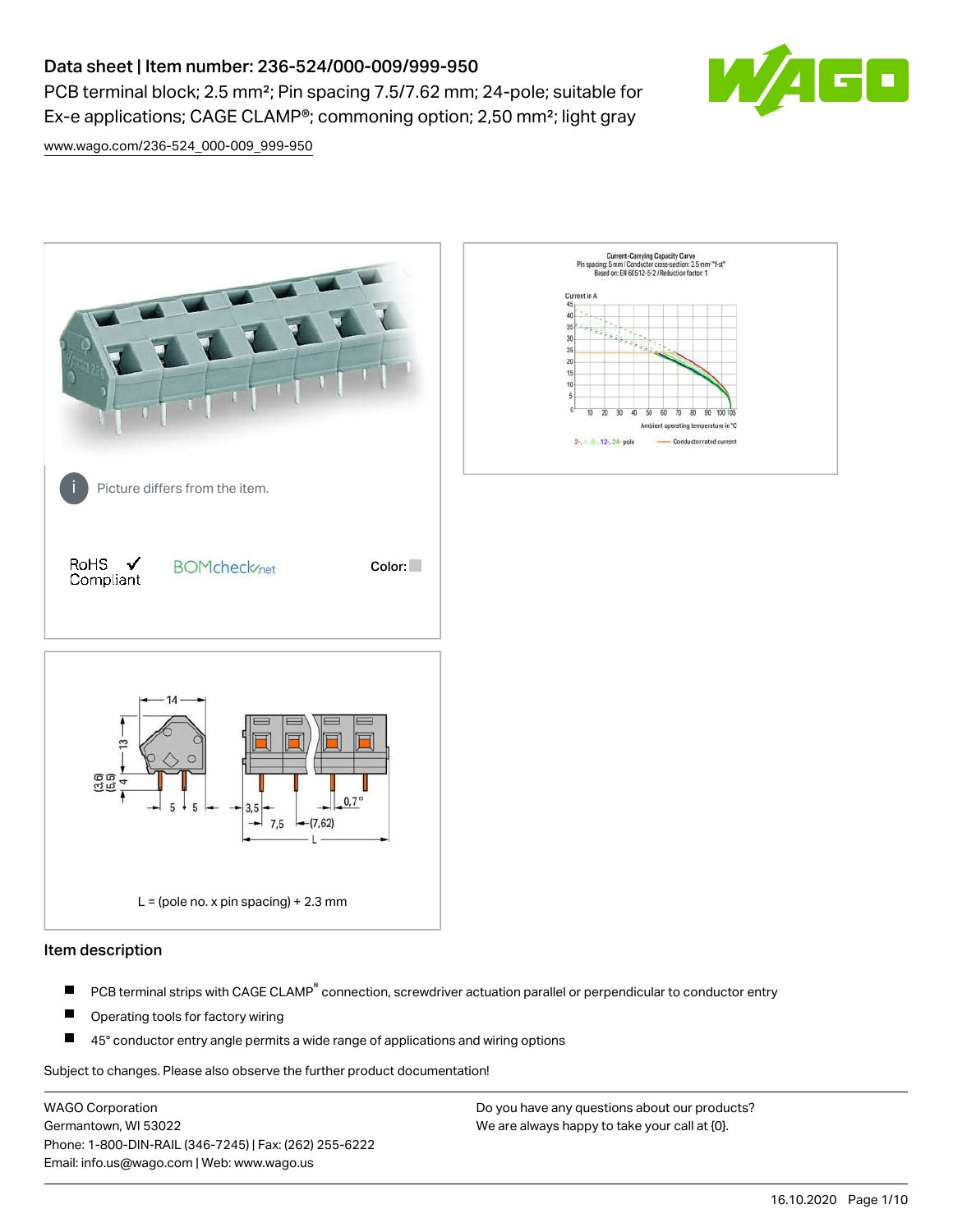

Set to metric or inch pin spacing by compressing PCB terminal strips or pulling them apart

# Data

Electrical data

### Ex information

| Ratings per                | ATEX: PTB 06 ATEX 1061 U / IECEx: PTB 06.0042 U |
|----------------------------|-------------------------------------------------|
| Rated voltage EN (Ex e II) | 275 V                                           |
| Rated current (Ex e II)    | 16 A                                            |

### Connection data

| Connection technology                             | CAGE CLAMP                              |
|---------------------------------------------------|-----------------------------------------|
| Actuation type                                    | Operating tool                          |
| Solid conductor                                   | $0.08$ 2.5 mm <sup>2</sup> / 28  12 AWG |
| Fine-stranded conductor                           | $0.08$ 2.5 mm <sup>2</sup> / 28  12 AWG |
| Fine-stranded conductor; with insulated ferrule   | $0.251.5$ mm <sup>2</sup>               |
| Fine-stranded conductor; with uninsulated ferrule | $0.251.5$ mm <sup>2</sup>               |
| Strip length                                      | $56$ mm $/ 0.20.24$ inch                |
| Conductor connection direction to PCB             | 45°                                     |
| Pole No.                                          | 24                                      |
| Total number of connection points                 | 24                                      |
| Total number of potentials                        | 24                                      |
| Number of connection types                        |                                         |
| Number of levels                                  | 1                                       |
| Note (conductor cross-section)                    | 12 AWG: THHN, THWN                      |

# Physical data

| Pin spacing                          | 7.5/7.62 mm / 0.295/0.3 inch |
|--------------------------------------|------------------------------|
| Width                                | 182.3 mm / 7.177 inch        |
| Height                               | 17 mm / 0.669 inch           |
| Height from the surface              | 13 mm / 0.512 inch           |
| Depth                                | 14 mm / 0.551 inch           |
| Solder pin length                    | 4 mm                         |
| Solder pin dimensions                | $0.7 \times 0.7$ mm          |
| Drilled hole diameter with tolerance | 1 1 $(+0.1)$ mm              |

Subject to changes. Please also observe the further product documentation!

| <b>WAGO Corporation</b>                                | Do you have any questions about our products? |
|--------------------------------------------------------|-----------------------------------------------|
| Germantown, WI 53022                                   | We are always happy to take your call at {0}. |
| Phone: 1-800-DIN-RAIL (346-7245)   Fax: (262) 255-6222 |                                               |
| Email: info.us@wago.com   Web: www.wago.us             |                                               |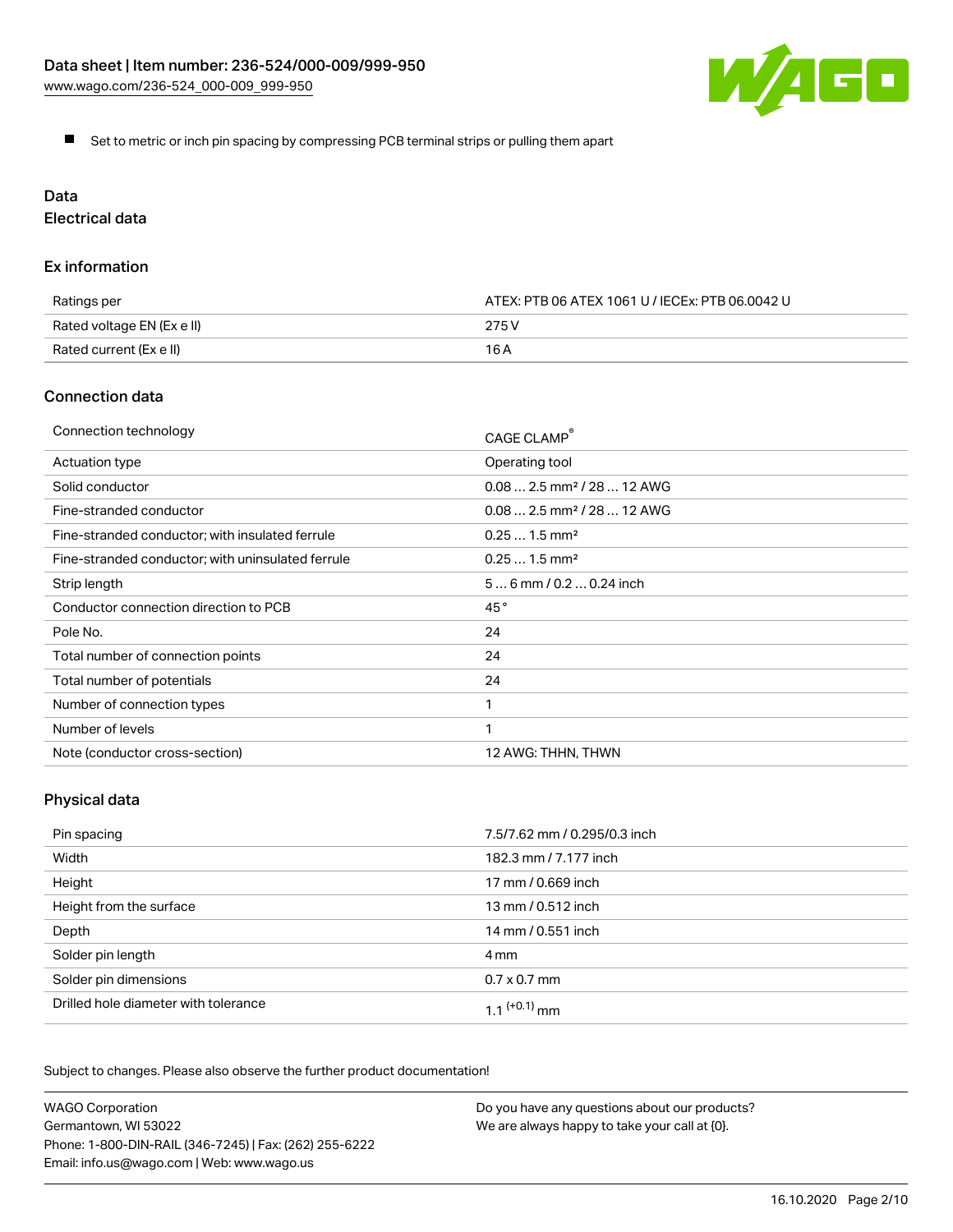

# PCB contact

| PCB contact                         | <b>THT</b>                               |
|-------------------------------------|------------------------------------------|
| Solder pin arrangement              | over the entire terminal strip (in-line) |
| Number of solder pins per potential |                                          |

### Material Data

| Color                       | light gray                             |
|-----------------------------|----------------------------------------|
| Material group              |                                        |
| Insulation material         | Polyamide (PA66)                       |
| Flammability class per UL94 | V <sub>0</sub>                         |
| Clamping spring material    | Chrome nickel spring steel (CrNi)      |
| Contact material            | Electrolytic copper $(E_{\text{Cul}})$ |
| Contact plating             | tin-plated                             |
| Fire load                   | 0.436 MJ                               |
| Weight                      | 26.2g                                  |

### Environmental Requirements

| Limit temperature range | $-60+105 °C$ |
|-------------------------|--------------|
|-------------------------|--------------|

## Commercial data

| Product Group         | 4 (Printed Circuit) |
|-----------------------|---------------------|
| Packaging type        | <b>BOX</b>          |
| Country of origin     | CН                  |
| <b>GTIN</b>           | 4044918772983       |
| Customs tariff number | 85369010000         |

# Approvals / Certificates

### Ex-Approvals

| Logo      | Approval                                                   | <b>Additional Approval Text</b> | Certificate<br>name                                           |
|-----------|------------------------------------------------------------|---------------------------------|---------------------------------------------------------------|
| $\ddot{}$ | <b>ATEx</b><br>Physikalisch Technische Bundesanstalt (PTB) | EN 60079                        | PTB 06<br>Atex 1061<br>U(II 2 G Ex<br>ell bzw. I<br>M2 Ex el) |
|           | <b>IECEX</b><br>Physikalisch Technische Bundesanstalt      | IEC 60079                       | <b>IECEX PTB</b><br>06.0042U                                  |

Subject to changes. Please also observe the further product documentation!

WAGO Corporation Germantown, WI 53022 Phone: 1-800-DIN-RAIL (346-7245) | Fax: (262) 255-6222 Email: info.us@wago.com | Web: www.wago.us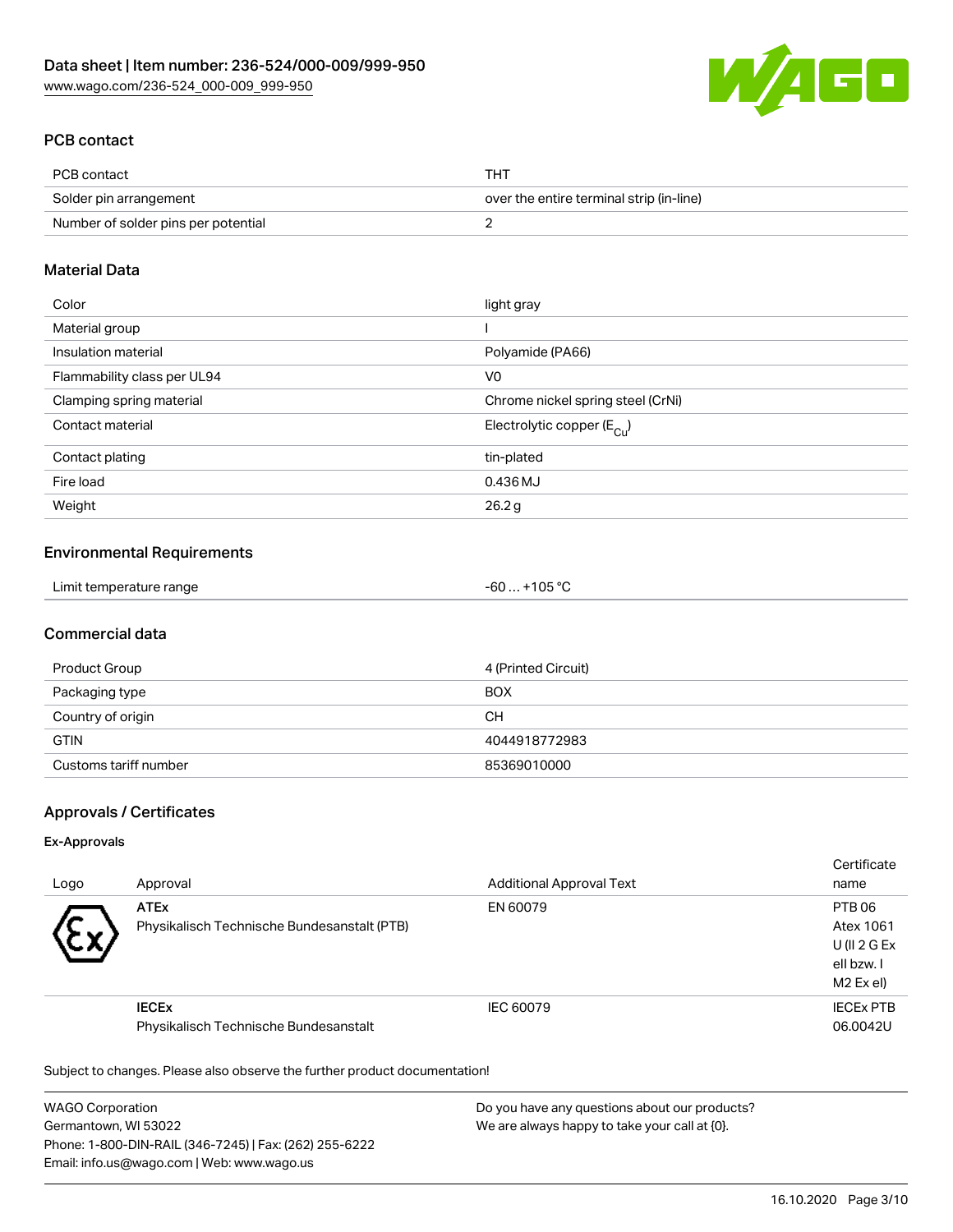

# **IECEx**

### Country specific Approvals

| Logo          | Approval                                      | <b>Additional Approval Text</b> | Certificate<br>name             |
|---------------|-----------------------------------------------|---------------------------------|---------------------------------|
| 5 D           | <b>CSA</b><br>DEKRA Certification B.V.        | C22.2 No. 158                   | 1673957                         |
| <b>ERC</b> Ex | <b>EAC</b><br>Brjansker Zertifizierungsstelle | TP TC 012/2011                  | RU C-DE.<br>AM02.B.<br>00127/19 |

# Counterpart

### Compatible products

### Marking accessories

|         | Item no.: 210-332/750-020<br>Marking strips; as a DIN A4 sheet; MARKED; 1-20 (80x); Height of marker strip: 3 mm; Strip length 182<br>mm; Horizontal marking; Self-adhesive; white | www.wago.com/210-332<br>/750-020 |
|---------|------------------------------------------------------------------------------------------------------------------------------------------------------------------------------------|----------------------------------|
|         | Item no.: 210-332/762-020<br>Marking strips; as a DIN A4 sheet; MARKED; 1-20 (80x); Height of marker strip: 3 mm; Strip length 182<br>mm; Horizontal marking; Self-adhesive; white | www.wago.com/210-332<br>/762-020 |
| check   |                                                                                                                                                                                    |                                  |
|         | Item no.: 231-125<br>Testing plug module with contact stud; Pin spacing 7.62 mm / 0.3 in; 2,50 mm <sup>2</sup> ; orange                                                            | www.wago.com/231-125             |
|         | Item no.: 231-161<br>Testing plug module with contact stud; for 236 Series; Pin spacing 7.5 mm / 0.295 in; gray                                                                    | www.wago.com/231-161             |
| ferrule |                                                                                                                                                                                    |                                  |
|         | Item no.: 216-101<br>Ferrule; Sleeve for 0.5 mm <sup>2</sup> / AWG 22; uninsulated; electro-tin plated; silver-colored                                                             | www.wago.com/216-101             |
|         |                                                                                                                                                                                    |                                  |

Subject to changes. Please also observe the further product documentation!

| <b>WAGO Corporation</b>                                | Do you have any questions about our products? |
|--------------------------------------------------------|-----------------------------------------------|
| Germantown, WI 53022                                   | We are always happy to take your call at {0}. |
| Phone: 1-800-DIN-RAIL (346-7245)   Fax: (262) 255-6222 |                                               |
| Email: info.us@wago.com   Web: www.wago.us             |                                               |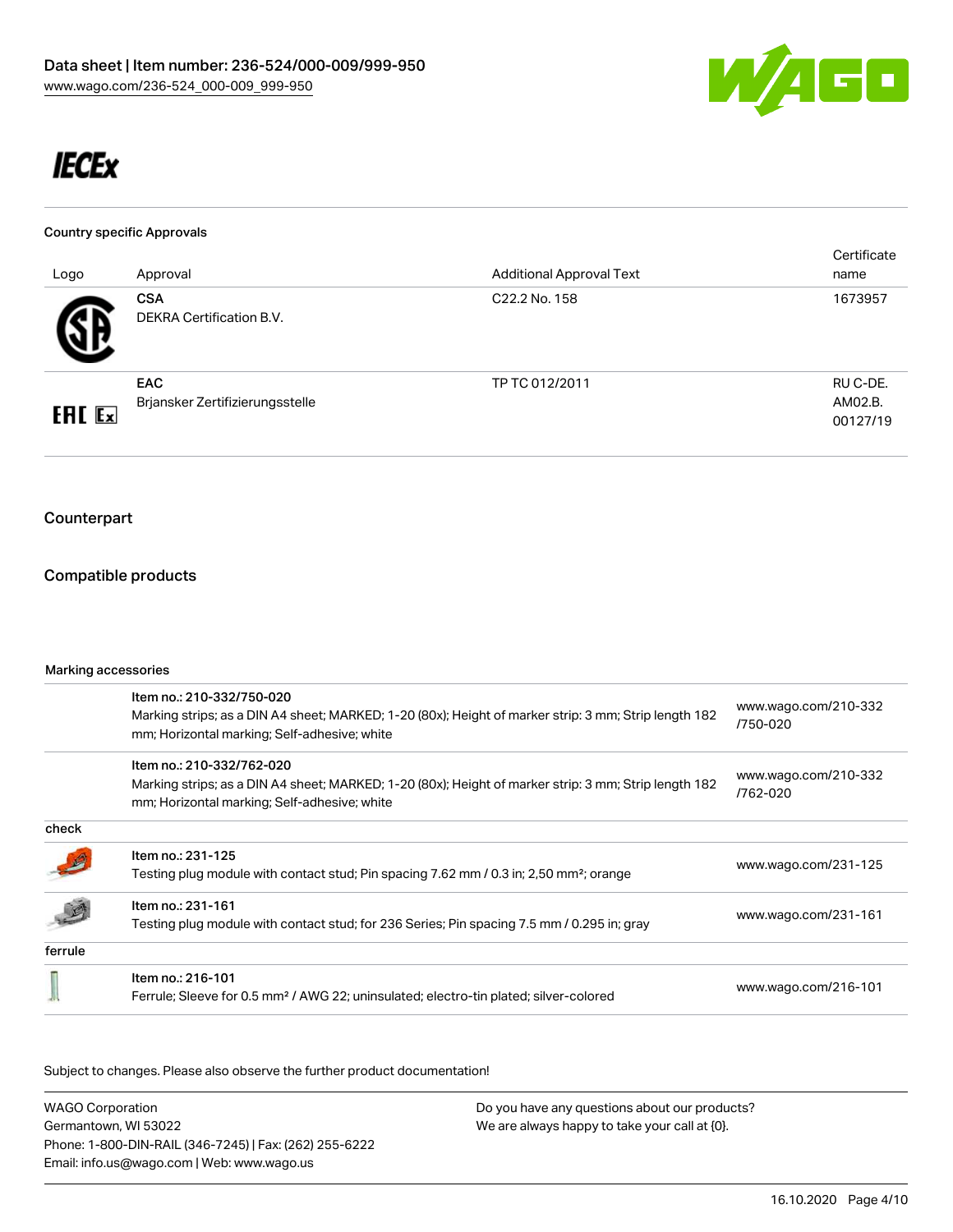### Data sheet | Item number: 236-524/000-009/999-950

[www.wago.com/236-524\\_000-009\\_999-950](http://www.wago.com/236-524_000-009_999-950)



| Item no.: 216-102<br>Ferrule; Sleeve for 0.75 mm <sup>2</sup> / AWG 20; uninsulated; electro-tin plated; silver-colored                                                                           | www.wago.com/216-102 |
|---------------------------------------------------------------------------------------------------------------------------------------------------------------------------------------------------|----------------------|
| Item no.: 216-103<br>Ferrule; Sleeve for 1 mm <sup>2</sup> / AWG 18; uninsulated; electro-tin plated                                                                                              | www.wago.com/216-103 |
| Item no.: 216-104<br>Ferrule; Sleeve for 1.5 mm <sup>2</sup> / AWG 16; uninsulated; electro-tin plated; silver-colored                                                                            | www.wago.com/216-104 |
| Item no.: 216-121<br>Ferrule; Sleeve for 0.5 mm <sup>2</sup> / AWG 22; uninsulated; electro-tin plated; silver-colored                                                                            | www.wago.com/216-121 |
| Item no.: 216-122<br>Ferrule; Sleeve for 0.75 mm <sup>2</sup> / AWG 20; uninsulated; electro-tin plated; silver-colored                                                                           | www.wago.com/216-122 |
| Item no.: 216-123<br>Ferrule; Sleeve for 1 mm <sup>2</sup> / AWG 18; uninsulated; electro-tin plated; silver-colored                                                                              | www.wago.com/216-123 |
| Item no.: 216-124<br>Ferrule; Sleeve for 1.5 mm <sup>2</sup> / AWG 16; uninsulated; electro-tin plated                                                                                            | www.wago.com/216-124 |
| Item no.: 216-131<br>Ferrule; Sleeve for 0.25 mm <sup>2</sup> / AWG 24; uninsulated; electro-tin plated; silver-colored                                                                           | www.wago.com/216-131 |
| Item no.: 216-132<br>Ferrule; Sleeve for 0.34 mm <sup>2</sup> / AWG 24; uninsulated; electro-tin plated                                                                                           | www.wago.com/216-132 |
| Item no.: 216-141<br>Ferrule; Sleeve for 0.5 mm <sup>2</sup> / 20 AWG; uninsulated; electro-tin plated; electrolytic copper; gastight<br>crimped; acc. to DIN 46228, Part 1/08.92                 | www.wago.com/216-141 |
| Item no.: 216-142<br>Ferrule; Sleeve for 0.75 mm <sup>2</sup> / 18 AWG; uninsulated; electro-tin plated; electrolytic copper; gastight<br>crimped; acc. to DIN 46228, Part 1/08.92                | www.wago.com/216-142 |
| Item no.: 216-143<br>Ferrule; Sleeve for 1 mm <sup>2</sup> / AWG 18; uninsulated; electro-tin plated; electrolytic copper; gastight<br>crimped; acc. to DIN 46228, Part 1/08.92                   | www.wago.com/216-143 |
| Item no.: 216-144<br>Ferrule; Sleeve for 1.5 mm <sup>2</sup> / AWG 16; uninsulated; electro-tin plated; electrolytic copper; gastight<br>crimped; acc. to DIN 46228, Part 1/08.92; silver-colored | www.wago.com/216-144 |
| Item no.: 216-151<br>Ferrule; Sleeve for 0.25 mm <sup>2</sup> / AWG 24; uninsulated; electro-tin plated                                                                                           | www.wago.com/216-151 |
| Item no.: 216-152<br>Ferrule; Sleeve for 0.34 mm <sup>2</sup> / AWG 24; uninsulated; electro-tin plated                                                                                           | www.wago.com/216-152 |
| Item no.: 216-201<br>Ferrule; Sleeve for 0.5 mm <sup>2</sup> / 20 AWG; insulated; electro-tin plated; white                                                                                       | www.wago.com/216-201 |
| Item no.: 216-202<br>Ferrule; Sleeve for 0.75 mm <sup>2</sup> / 18 AWG; insulated; electro-tin plated; gray                                                                                       | www.wago.com/216-202 |
| Item no.: 216-203<br>Ferrule; Sleeve for 1 mm <sup>2</sup> / AWG 18; insulated; electro-tin plated; red                                                                                           | www.wago.com/216-203 |
| Subject to changes. Please also observe the further product documentation!                                                                                                                        |                      |
| <b>WAGO Corporation</b><br>Do you have any questions about our products?                                                                                                                          |                      |

Germantown, WI 53022 Phone: 1-800-DIN-RAIL (346-7245) | Fax: (262) 255-6222 Email: info.us@wago.com | Web: www.wago.us

We are always happy to take your call at {0}.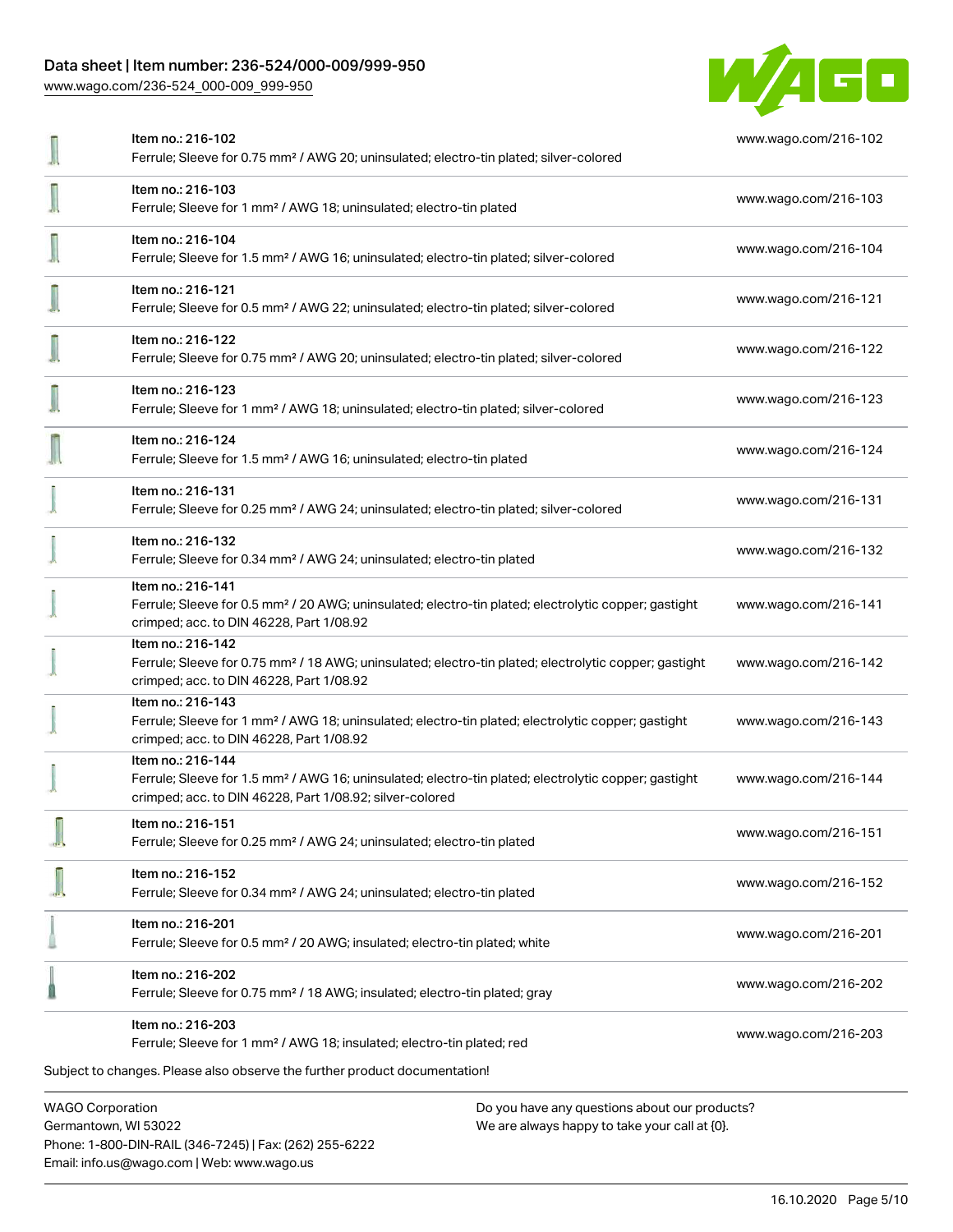### Data sheet | Item number: 236-524/000-009/999-950 [www.wago.com/236-524\\_000-009\\_999-950](http://www.wago.com/236-524_000-009_999-950)

I



| ш |                                                                                                                                                                                                         |                      |
|---|---------------------------------------------------------------------------------------------------------------------------------------------------------------------------------------------------------|----------------------|
| l | Item no.: 216-204<br>Ferrule; Sleeve for 1.5 mm <sup>2</sup> / AWG 16; insulated; electro-tin plated; black                                                                                             | www.wago.com/216-204 |
|   | Item no.: 216-221<br>Ferrule; Sleeve for 0.5 mm <sup>2</sup> / 20 AWG; insulated; electro-tin plated; white                                                                                             | www.wago.com/216-221 |
|   | Item no.: 216-222<br>Ferrule; Sleeve for 0.75 mm <sup>2</sup> / 18 AWG; insulated; electro-tin plated; gray                                                                                             | www.wago.com/216-222 |
|   | Item no.: 216-223<br>Ferrule; Sleeve for 1 mm <sup>2</sup> / AWG 18; insulated; electro-tin plated; red                                                                                                 | www.wago.com/216-223 |
| Ω | Item no.: 216-224<br>Ferrule; Sleeve for 1.5 mm <sup>2</sup> / AWG 16; insulated; electro-tin plated; black                                                                                             | www.wago.com/216-224 |
|   | Item no.: 216-241<br>Ferrule; Sleeve for 0.5 mm <sup>2</sup> / 20 AWG; insulated; electro-tin plated; electrolytic copper; gastight<br>crimped; acc. to DIN 46228, Part 4/09.90; white                  | www.wago.com/216-241 |
|   | Item no.: 216-242<br>Ferrule; Sleeve for 0.75 mm <sup>2</sup> / 18 AWG; insulated; electro-tin plated; electrolytic copper; gastight<br>crimped; acc. to DIN 46228, Part 4/09.90; gray                  | www.wago.com/216-242 |
|   | Item no.: 216-243<br>Ferrule; Sleeve for 1 mm <sup>2</sup> / AWG 18; insulated; electro-tin plated; electrolytic copper; gastight crimped; www.wago.com/216-243<br>acc. to DIN 46228, Part 4/09.90; red |                      |
| ≞ | Item no.: 216-244<br>Ferrule; Sleeve for 1.5 mm <sup>2</sup> / AWG 16; insulated; electro-tin plated; electrolytic copper; gastight<br>crimped; acc. to DIN 46228, Part 4/09.90; black                  | www.wago.com/216-244 |
|   | Item no.: 216-262<br>Ferrule; Sleeve for 0.75 mm <sup>2</sup> / 18 AWG; insulated; electro-tin plated; electrolytic copper; gastight<br>crimped; acc. to DIN 46228, Part 4/09.90; gray                  | www.wago.com/216-262 |
|   | Item no.: 216-263<br>Ferrule; Sleeve for 1 mm <sup>2</sup> / AWG 18; insulated; electro-tin plated; electrolytic copper; gastight crimped; www.wago.com/216-263<br>acc. to DIN 46228, Part 4/09.90; red |                      |
|   | Item no.: 216-264<br>Ferrule; Sleeve for 1.5 mm <sup>2</sup> / AWG 16; insulated; electro-tin plated; electrolytic copper; gastight<br>crimped; acc. to DIN 46228, Part 4/09.90; black                  | www.wago.com/216-264 |
| ı | Item no.: 216-284<br>Ferrule; Sleeve for 1.5 mm <sup>2</sup> / AWG 16; insulated; electro-tin plated; electrolytic copper; gastight<br>crimped; acc. to DIN 46228, Part 4/09.90; black                  | www.wago.com/216-284 |
|   | Item no.: 216-301<br>Ferrule; Sleeve for 0.25 mm <sup>2</sup> / AWG 24; insulated; electro-tin plated; yellow                                                                                           | www.wago.com/216-301 |
|   | Item no.: 216-302<br>Ferrule; Sleeve for 0.34 mm <sup>2</sup> / 22 AWG; insulated; electro-tin plated; green                                                                                            | www.wago.com/216-302 |
|   | Item no.: 216-321<br>Ferrule; Sleeve for 0.25 mm <sup>2</sup> / AWG 24; insulated; electro-tin plated; yellow                                                                                           | www.wago.com/216-321 |
|   |                                                                                                                                                                                                         |                      |

Subject to changes. Please also observe the further product documentation!

WAGO Corporation Germantown, WI 53022 Phone: 1-800-DIN-RAIL (346-7245) | Fax: (262) 255-6222 Email: info.us@wago.com | Web: www.wago.us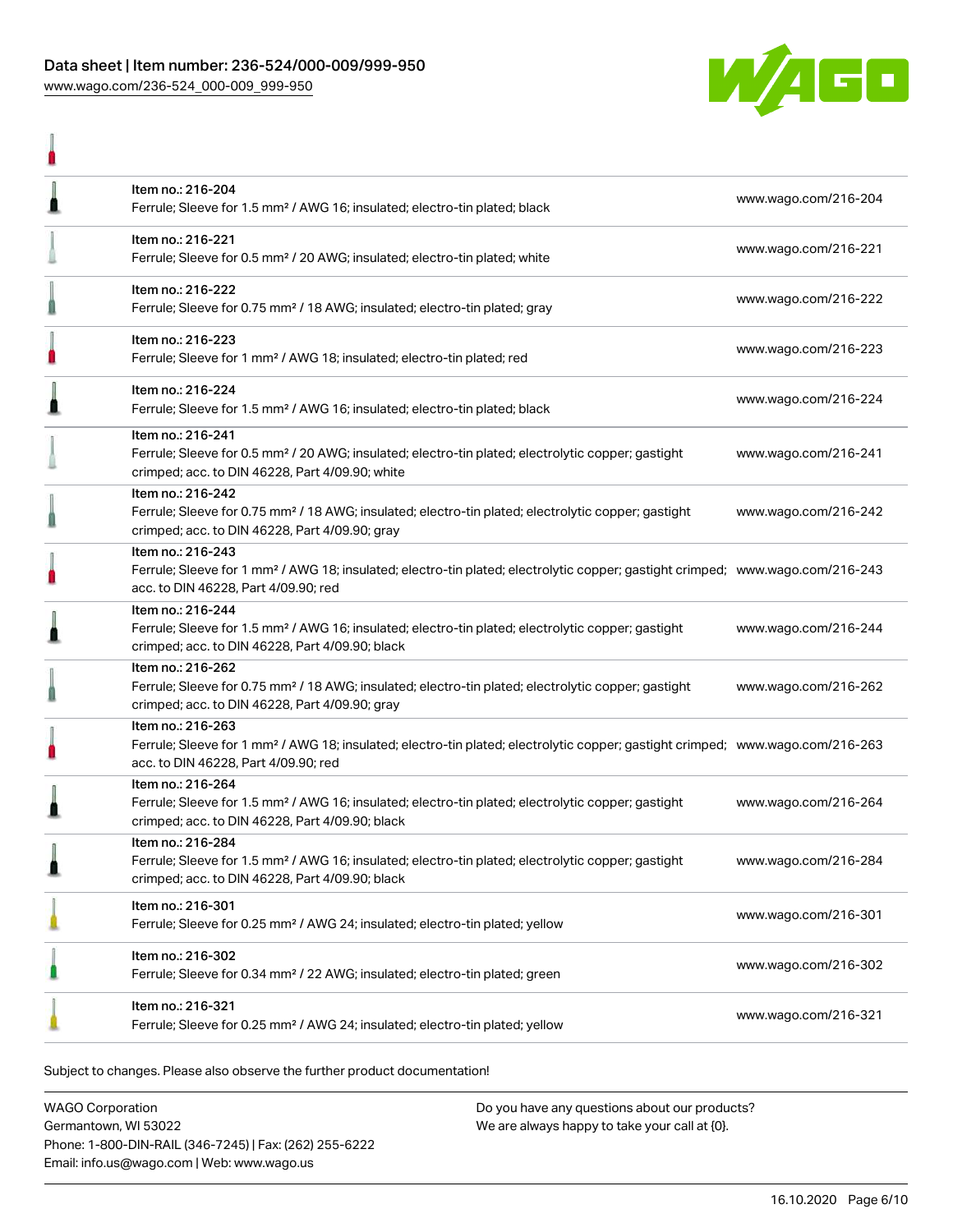### Data sheet | Item number: 236-524/000-009/999-950

[www.wago.com/236-524\\_000-009\\_999-950](http://www.wago.com/236-524_000-009_999-950)



|                                                                                                                                                                                                                        | Item no.: 216-322<br>Ferrule; Sleeve for 0.34 mm <sup>2</sup> / 22 AWG; insulated; electro-tin plated; green             |               | www.wago.com/216-322 |  |  |
|------------------------------------------------------------------------------------------------------------------------------------------------------------------------------------------------------------------------|--------------------------------------------------------------------------------------------------------------------------|---------------|----------------------|--|--|
| tools                                                                                                                                                                                                                  |                                                                                                                          |               |                      |  |  |
|                                                                                                                                                                                                                        | Item no.: 210-657<br>Operating tool; Blade: 3.5 x 0.5 mm; with a partially insulated shaft; short; multicoloured         |               | www.wago.com/210-657 |  |  |
|                                                                                                                                                                                                                        | Item no.: 210-658<br>Operating tool; Blade: 3.5 x 0.5 mm; with a partially insulated shaft; angled; short; multicoloured |               | www.wago.com/210-658 |  |  |
|                                                                                                                                                                                                                        | Item no.: 210-720<br>Operating tool; Blade: 3.5 x 0.5 mm; with a partially insulated shaft; multicoloured                |               | www.wago.com/210-720 |  |  |
|                                                                                                                                                                                                                        | Item no.: 236-332<br>Operating tool; natural                                                                             |               | www.wago.com/236-332 |  |  |
|                                                                                                                                                                                                                        | Item no.: 236-335<br>Operating tool; gray                                                                                |               | www.wago.com/236-335 |  |  |
| <b>Downloads</b><br>Documentation                                                                                                                                                                                      |                                                                                                                          |               |                      |  |  |
| <b>Additional Information</b><br>Technical explanations<br>Apr 3, 2019                                                                                                                                                 |                                                                                                                          | pdf<br>3.6 MB | Download             |  |  |
| <b>CAD files</b>                                                                                                                                                                                                       |                                                                                                                          |               |                      |  |  |
| CAD data                                                                                                                                                                                                               |                                                                                                                          |               |                      |  |  |
| 2D/3D Models 236-524/000-009/999-950                                                                                                                                                                                   |                                                                                                                          |               | Download             |  |  |
| <b>CAE</b> data                                                                                                                                                                                                        |                                                                                                                          |               |                      |  |  |
|                                                                                                                                                                                                                        | EPLAN Data Portal 236-524/000-009/999-950                                                                                | <b>URL</b>    | Download             |  |  |
| PCB Design                                                                                                                                                                                                             |                                                                                                                          |               |                      |  |  |
| Symbol and Footprint 236-524/000-009/999-950<br>CAx data for your PCB design, consisting of "schematic symbols and PCB footprints",<br>allow easy integration of the WAGO component into your development environment. |                                                                                                                          |               | Download             |  |  |
|                                                                                                                                                                                                                        | Supported formats:                                                                                                       |               |                      |  |  |
|                                                                                                                                                                                                                        | Accel EDA 14 & 15                                                                                                        |               |                      |  |  |
|                                                                                                                                                                                                                        | Altium 6 to current version                                                                                              |               |                      |  |  |
| ш                                                                                                                                                                                                                      | Cadence Allegro                                                                                                          |               |                      |  |  |
|                                                                                                                                                                                                                        | Subject to changes. Please also observe the further product documentation!                                               |               |                      |  |  |
|                                                                                                                                                                                                                        |                                                                                                                          |               |                      |  |  |

WAGO Corporation Germantown, WI 53022 Phone: 1-800-DIN-RAIL (346-7245) | Fax: (262) 255-6222 Email: info.us@wago.com | Web: www.wago.us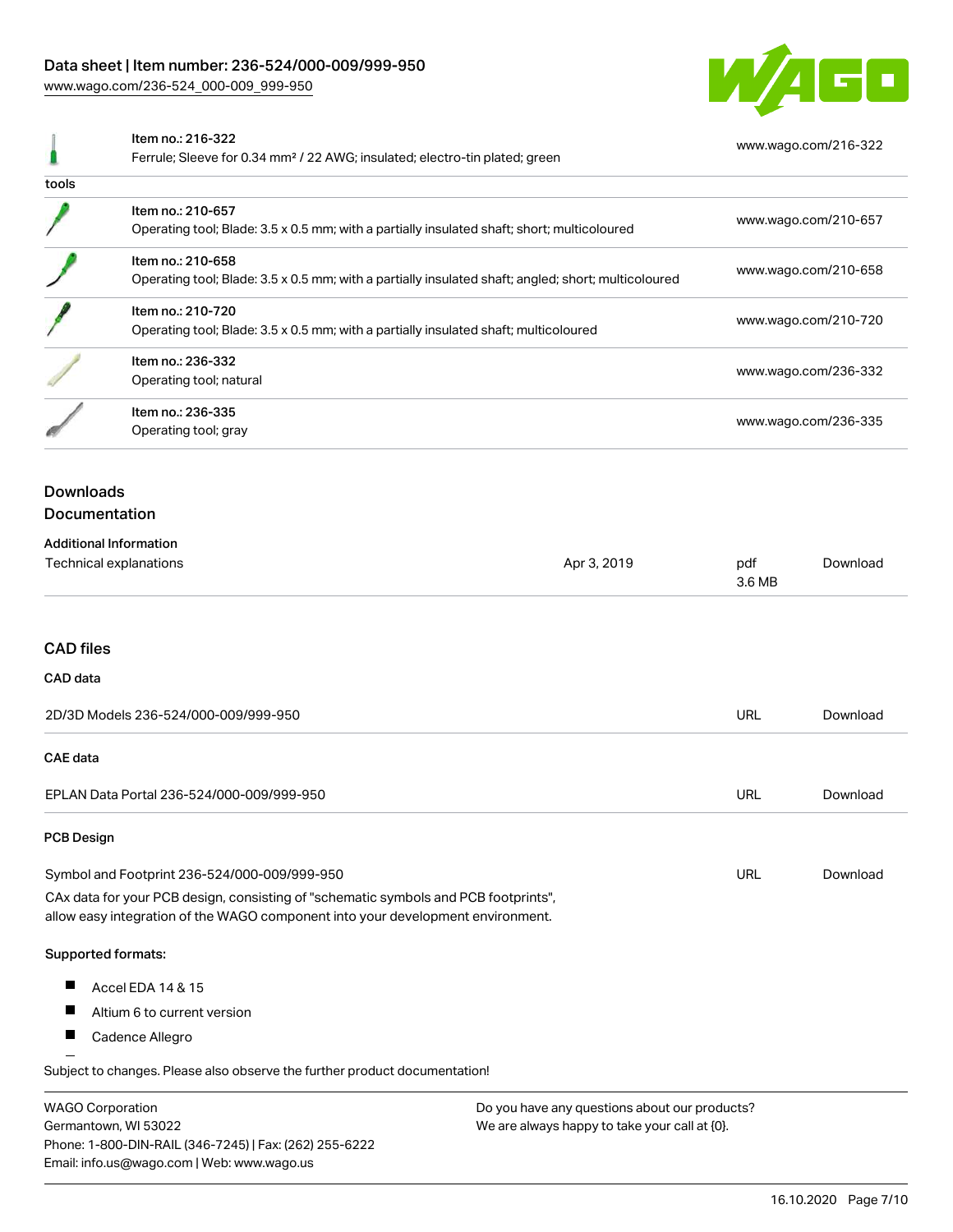

- $\blacksquare$ **DesignSpark**
- $\blacksquare$ Eagle Libraries
- $\blacksquare$ KiCad
- $\blacksquare$ Mentor Graphics BoardStation
- П Mentor Graphics Design Architect
- $\blacksquare$ Mentor Graphics Design Expedition 99 and 2000
- $\blacksquare$ OrCAD 9.X PCB and Capture
- $\blacksquare$ PADS PowerPCB 3, 3.5, 4.X, and 5.X
- $\blacksquare$ PADS PowerPCB and PowerLogic 3.0
- $\blacksquare$ PCAD 2000, 2001, 2002, 2004, and 2006
- $\blacksquare$ Pulsonix 8.5 or newer
- $\blacksquare$ STL
- $\blacksquare$ 3D STEP
- $\blacksquare$ TARGET 3001!
- $\blacksquare$ View Logic ViewDraw
- $\blacksquare$ Quadcept
- П Zuken CadStar 3 and 4
- $\blacksquare$ Zuken CR-5000 and CR-8000

PCB Component Libraries (EDA), PCB CAD Library Ultra Librarian

Installation Notes

Conductor termination

Subject to changes. Please also observe the further product documentation!

WAGO Corporation Germantown, WI 53022 Phone: 1-800-DIN-RAIL (346-7245) | Fax: (262) 255-6222 Email: info.us@wago.com | Web: www.wago.us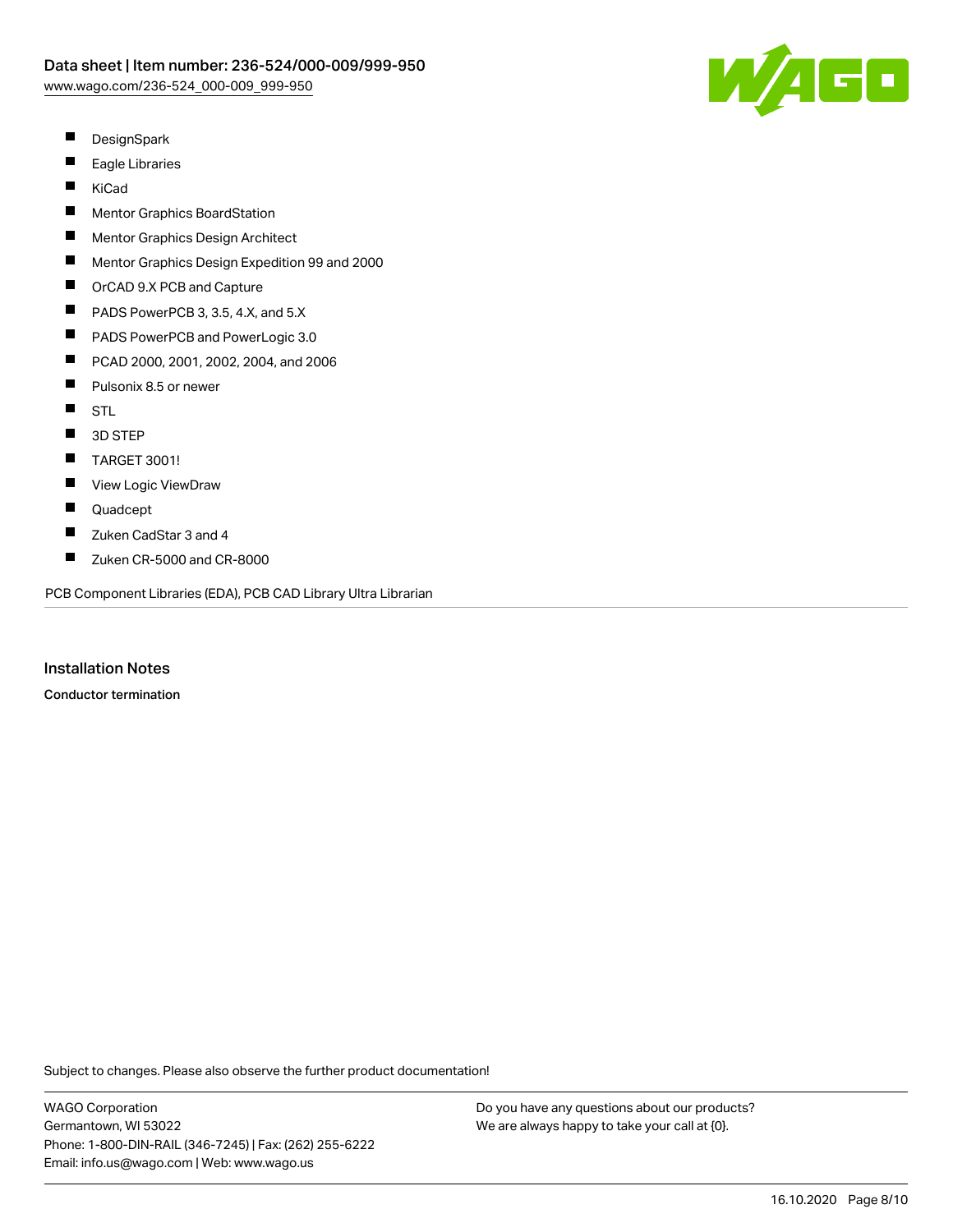### Data sheet | Item number: 236-524/000-009/999-950 [www.wago.com/236-524\\_000-009\\_999-950](http://www.wago.com/236-524_000-009_999-950)





Inserting a conductor via 3.5 mm screwdriver.



screwdriver.

Inserting a conductor via 3.5 mm Inserting a conductor via operating tool.

Screwdriver actuation parallel to conductor entry.

Screwdriver actuation perpendicular to conductor entry.



Compared to standard screwdrivers, these operating tools are far more convenient for wiring PCB terminal strips at factory.

Installation

Subject to changes. Please also observe the further product documentation!

WAGO Corporation Germantown, WI 53022 Phone: 1-800-DIN-RAIL (346-7245) | Fax: (262) 255-6222 Email: info.us@wago.com | Web: www.wago.us